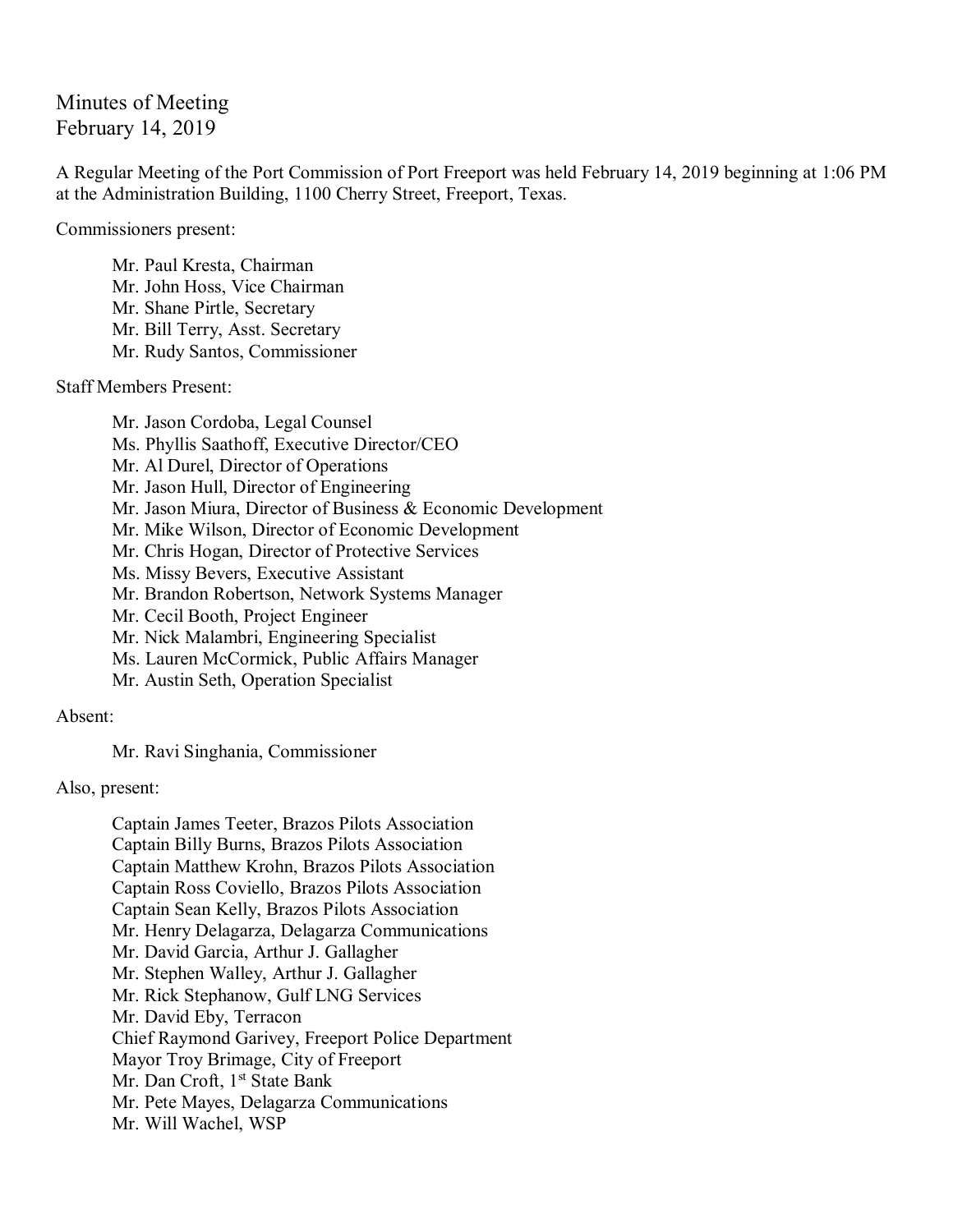Mr. Will Bohlen, BGE Ms. Suzanne Crawford, Brown and Gay Engineers

- 1. CONVENE OPEN SESSION in accordance with Texas Government Code Section 551.001, et. seq., to review and consider the following:
- 2. Invocation Freeport Mayor Troy Brimage
- 3. Pledge of Allegiance U.S. Flag & Texas Flag
- 4. Roll Call Commissioner Kresta noted that Commissioner Singhania was absent. All other Commissioners were present.
- 5. Safety Briefing Mr. Chris Hogan, Director of Protective Services
- 6. Approval of minutes from the Regular Meeting held January 24, 2019.

A motion was made by Commissioner Hoss to approve the minutes as presented. The motion was seconded by Commissioner Santos with all Commissioners present voting in favor of the motion.

7. Receive report from Executive Director/CEO and/or Port staff on activities and matters related to administrative affairs. Port tenant updates, USCOE, rail issues, AAPA Committees, leases, contracts, upcoming Port and civic events and other related administrative affairs.

Ms. Saathoff started by thanking the Board for their time and investment in the workshop held February 7. Mr. Durel has been working to bring added service to the Port's tenants through the Customs Border Protection by establishing an agreement with them for extended hours/services. The Port will have to reimburse Customs for the hours, but with the added growth, this flexibility in service will help. Federal consultants reported the omnibus bill could include language that would guarantee full use of the harbor maintenance trust fund revenues for their intended purposes each year. This will provide additional funds to the USCOE for their work on navigation projects. The Texas Ports Association (TPA) Legislative Reception will be held February 19 in Austin with a Maritime Conference hosted by TPA held the following day. Ms. Saathoff will be monitoring the energy and petrochemical panel. Ms. Saathoff noted there are sponsorship opportunities associated with the TPA Reception starting at \$5,000. The Port has not agreed to a sponsorship at this time but is evaluating and wanted to make the Board aware of the opportunity. Ms. McCormick reported the next CAP Meeting will be held March 12 at the Port's Administration Building. The Take-A-Child Fishing Tournament is underway with approximately \$13,000 secured in sponsorships. The logo contest will be wrapping up the week of February 18. She added there have not been many entries for the social media contest however, staff will push this once the logo contest is complete. Ms. Saathoff also noted Brazoria County Day is March 5 and reported the Port held a quarterly Port Tenant Safety Meeting February 13 bringing in guest speaker Brian Fielkow with Jetco Delivery and author of *Leading People Safely*. Representatives from all tenants were present at the meeting, along with reps from stevedores and ILA.

8. Receive report from Commissioners on matters related to meetings and conferences attended, Port presentations and other related Port Commission matters.

Commissioner Pirtle reported attending several meetings and events including the City of Freeport Planning Meeting, ABC/ACIT Meeting, Pilot Boat Christening, meeting with Col. Zetterstrom, Matagorda County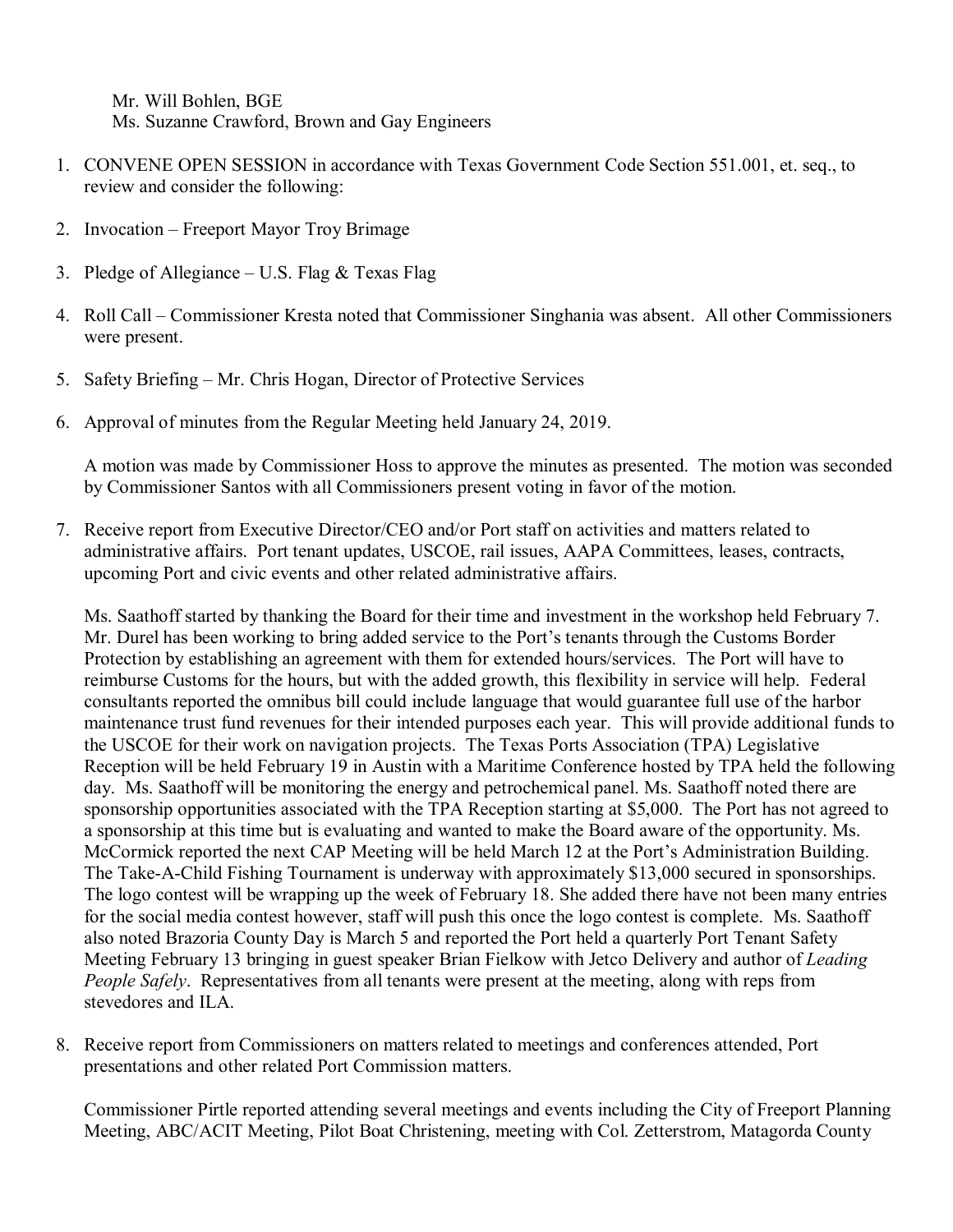Judge McDonald meeting to discuss impact of possible rail routing, Brazosport Chamber Annual Banquet, 36A Coalition meeting and the Industry Forum Meeting held in Houston.

Commissioner Terry also reported attending the Pilot Boat Christening.

Commissioner Hoss reported attending the Alliance Quarterly Meeting, GHP Petrochemical Industry Forum, a developer meeting and a customer logistics meeting.

Commissioner Kresta reported attending the Pilot Boat Christening.

- 9. Public Comment Freeport Mayor Troy Brimage and Freeport Police Chief Raymond Garivey addressed the Board on community efforts for Abigail Arias.
- 10. Approval and award of contract for Property, Boiler and Machinery, and Terrorism insurance coverage for a one-year term beginning March 1, 2019, as obtained by broker Arthur J. Gallagher & Co.

Ms. Campus stated the Finance Advisory Committee previously met to discuss a contract for insurance coverage and recommended renewing the expiring policy with a 1.5% deductible for the boiler and machinery and terrorism coverage for a total of \$915,880, which is a 7% increase over last year.

A motion was made by Commissioner Terry to award the contract as presented by staff. The motion was seconded by Commissioner Santos with all Commissioners present voting in favor of the motion.

11. Approval of Construction Contract for the Transit Shed 5 Equipment Pit Renovations project.

Mr. Hull stated bids were opened from 3 bidders with the lowest bid submitted by TexCon Services in the amount of \$40,000. It is staff's recommendation as well as that of the Strategic Planning Advisory Committee to award a contract to TexCon Services in the amount of \$40,000.

A motion was made by Commissioner Santos to approve the contract. The motion was seconded by Commissioner Terry with all Commissioners present voting in favor of the motion.

12. Approval of a Purchase Order to Vulcan Materials Company in the amount of \$7,000 for limestone to be used on Transit Shed 5 Pit Renovations project.

Mr. Hull stated the purchase order is for the purchase of limestone from Vulcan at the contracted rate and is estimated to be in the amount of \$7,000 to supply the materials needed for this project. Staff recommends approval.

A motion was made by Commissioner Terry to approve the purchase order. The motion was seconded by Commissioner Santos with all Commissioners present voting in favor of the motion.

13. Approval of Modification No. 5 to the Agreement between The Department of the Army and Port Freeport, formerly known as the Brazos River Harbor Navigation District of Brazoria County, Texas for Local Cooperation on the Freeport Harbor, Texas (1970 Act) Navigation District.

Ms. Saathoff stated this modification dates back to work on the 45-Foot Project. When the Comstock vessel was located in the channel, there were costs associated with the removal, and it was agreed the cost would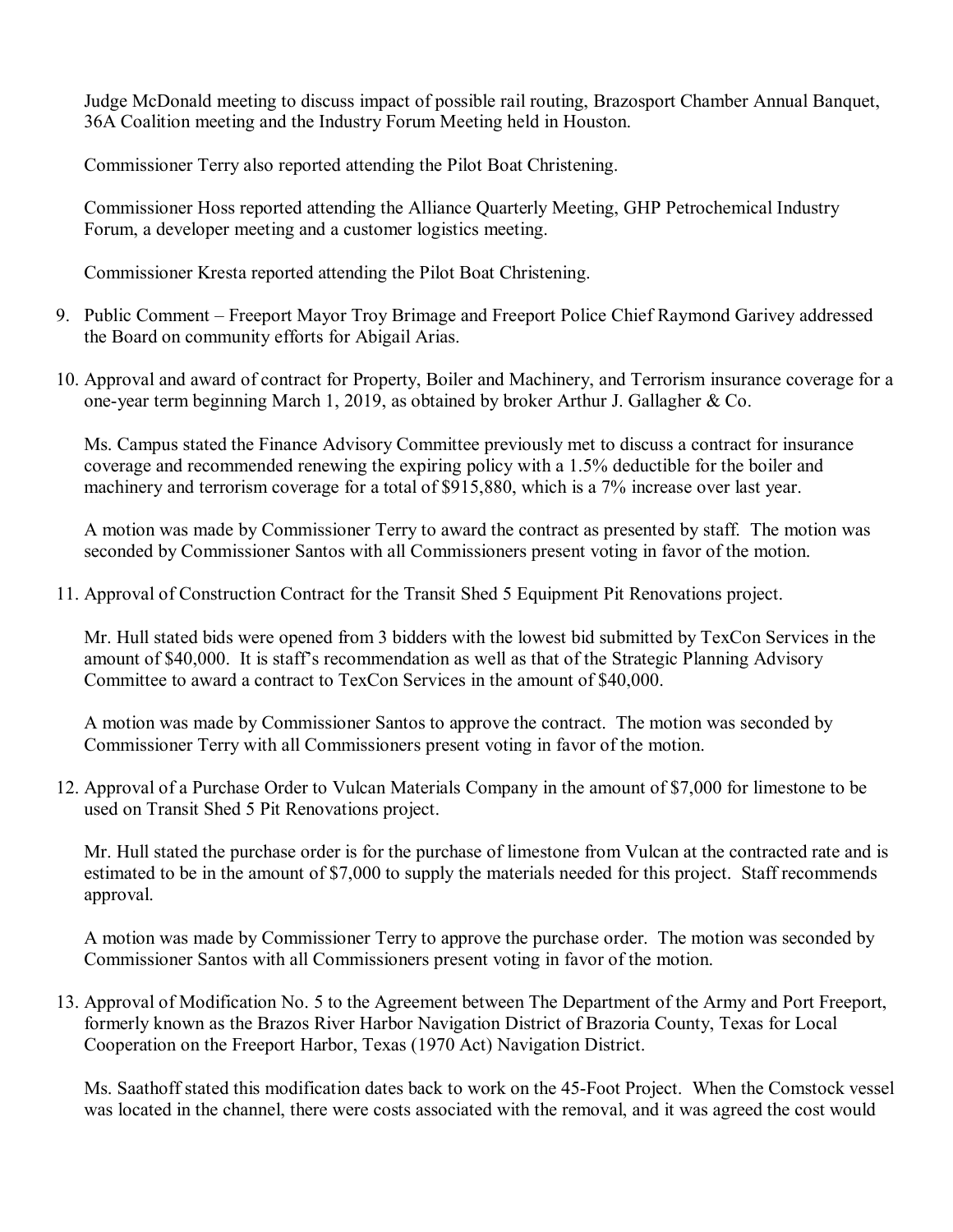be 100% federal. This modification documents that agreement. The paperwork was processed on the Corps side but never submitted it to the Port for execution.

A motion was made by Commissioner Terry to approve the modification. The motion was seconded by Commissioner Hoss with all Commissioners present voting in favor of the motion.

14. Approval and award of Dispatch Services Agreement for Freeport Harbor.

Ms. Saathoff stated the agreement before the Board is a one-year agreement with a one-year option to renew. The Port requested bids and received one proposal from Fort Velasco Signal Station, LLC to provide dispatch services. The agreement includes an advisory group that requires four entities with terminals on the channel to participate and share in the cost of the service. The bid proposal is in the amount of \$377,500 that will be cost-shared between five entities including Port Freeport, Freeport LNG, Phillips 66, Dow Chemical and Enterprise. This is service will be available to all entities that rely on Brazos Pilots services in and out of the harbor. The Pilots have made an investment in the equipment and will be housed at their facility. The proposal has met all bid specifications and includes the appropriate emergency preparedness plan. Staff recommends approval.

A motion was made by Commissioner Pirtle to approve the agreement as presented. The motion was seconded by Commissioner Hoss with all Commissioners present voting in favor of the motion.

15. Adoption of a Resolution Ordering an Election to be May 4, 2019 for the purpose of electing two Port Commissioners, Positions 3 and 5.

A motion was made by Commissioner Terry to approve the resolution. The motion was seconded by Commissioner Pirtle with all Commissioners present voting in favor of the motion.

16. Approval of a Joint Election Agreement and Contract for Election Services between Brazoria County and Port Freeport for the May 4, 2019 Election.

A motion was made by Commissioner Pirtle to approve the agreement. The motion was seconded by Commissioner Santos with all Commissioners present voting in favor of the motion.

17. Adoption of a resolution approving the acceptance of the Port's portion of proceeds received from high bidders on delinquent tax property held in trust by Brazoria County, Texas and authorizing the Chairman to join in conveyance to high bidders.

A motion was made by Commissioner Pirtle to approve the resolution. The motion was seconded by Commissioner Hoss with all Commissioners present voting in favor of the motion.

- 18. EXECUTIVE SESSION in accordance with Subchapter D of the Open Meetings Act, Texas Government Code Section 551.001, et. seq., to review and consider the following:
	- A. Under authority of Section 551.071 (Consultation with Attorney) for discussion regarding:
		- 1. Consultation with attorney to discuss potential litigation.
		- 2. Consultation with attorney to discuss potential litigation.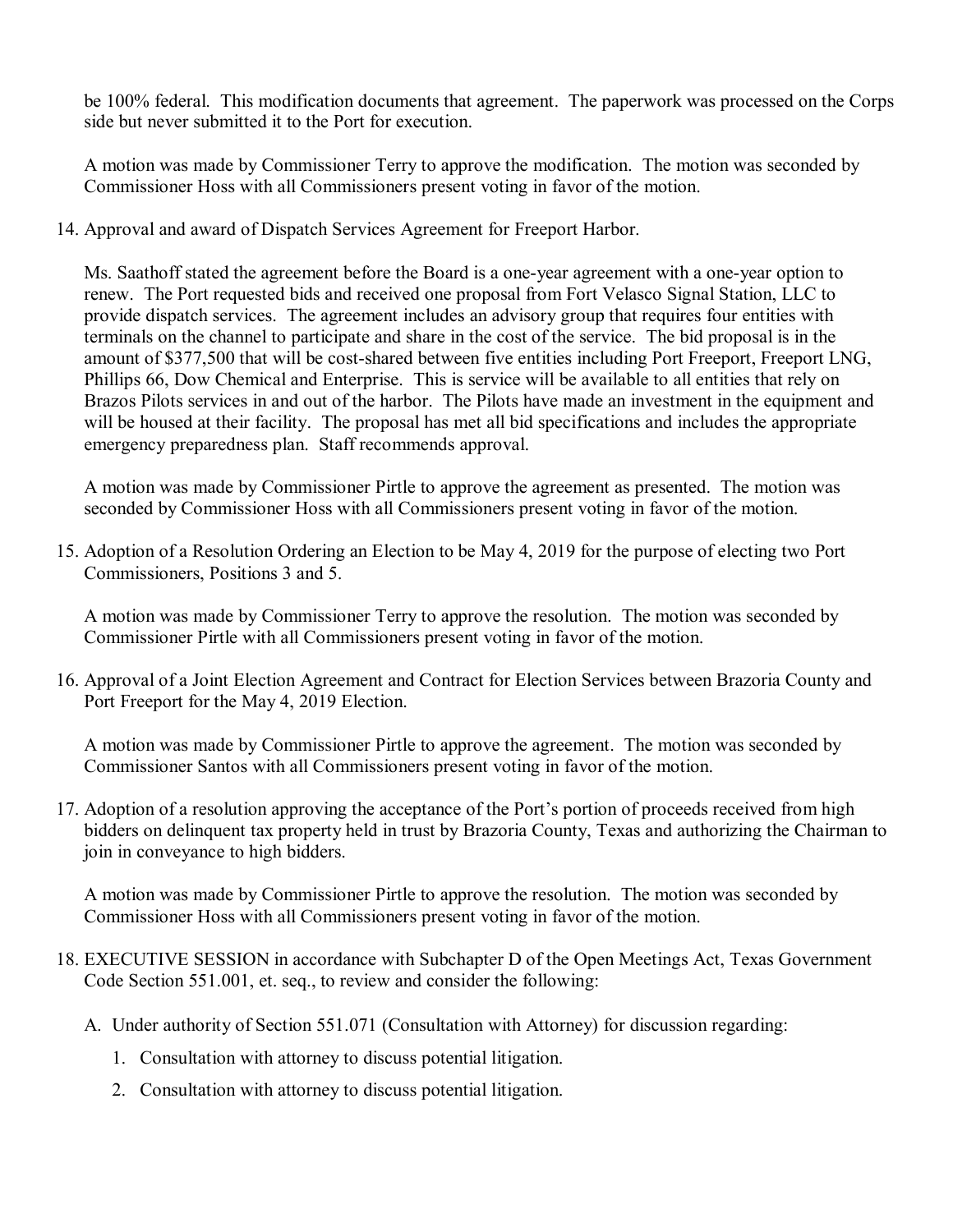- 3. Consultation with attorney and discussion regarding legal matters arising out of the Contract for the search of a Chief Financial Officer.
- 4. Consultation with attorney regarding legal matters arising out of an Agreement with DMA, Inc.
- B. Under authority of Section 551.072 (Deliberation of Real Property Matters) for discussion regarding:
	- 1. Discussion regarding a Purchase Contract in the amount of \$163,900 for property located at 327 E. Second Street.
	- 2. The potential exchange, lease, or value of real property located at Port Freeport, including but not limited to Parcels 7, 8, 10, 26 and 37.
	- 3. The potential purchase, exchange, lease or value of real property located at Port Freeport, including but not limited to the real property located at and contiguous to Berths 1, 2, 5 and 7.
	- 4. Discussion regarding the potential exchange, lease or value of real property located in Freeport, Texas, including but not limited to the area known as the East End of Freeport and bordered by the following streets: FM 1495; East 2<sup>nd</sup> Street; Terminal Street and East 8<sup>th</sup> Street in Freeport, Texas.
	- 5. The potential exchange, lease, or value or real property located at Port Freeport, including but not limited to Parcel 14.
	- 6. The potential exchange, lease, or value of real property located at Port Freeport, including but not limited to Parcels 4, 5, 6, 9, 19, 27, 31, 34, 35 and 38.
- C. Under authority of Section 551.074 (Deliberation of Personnel Matters) for discussion regarding:
	- 1. Deliberation regarding the appointment, employment, evaluation, reassignment, duties of a public officer or employee, including but not limited to: Executive Director/CEO.
- 19. RECONVENE OPEN SESSION to review and consider the following:
- 20. Approval of a Purchase Contract in the amount of \$163,000 for property located at 327 E. Second Street.

This item was tabled.

21. Approval of a Professional Services Agreement with BGE, Inc. for design and electrical plugs on Velasco Terminal, for an amount not to exceed \$467,011.

Mr. Hull stated the PSA is for the design and construction observation for the installation of 500 reefer plugs in Velasco Container Terminal for a potential tenant. Staff has reviewed proposal and recommends approval for an amount not to exceed \$467,011.

A motion was made by Commissioner Santos to approve the agreement. The motion was seconded by Commissioner Terry with all Commissioners present voting in favor of the motion.

22. Approval of a Professional Services Agreement with WSP for Velasco Terminal Expansion Planning, for an amount not to exceed \$514,300.

Mr. Hull stated this PSA is for planning services in Velasco Terminal to look at the build-out of the expansion area and includes timing and phasing. Staff recommends approval of this PSA in the amount of \$514,300.